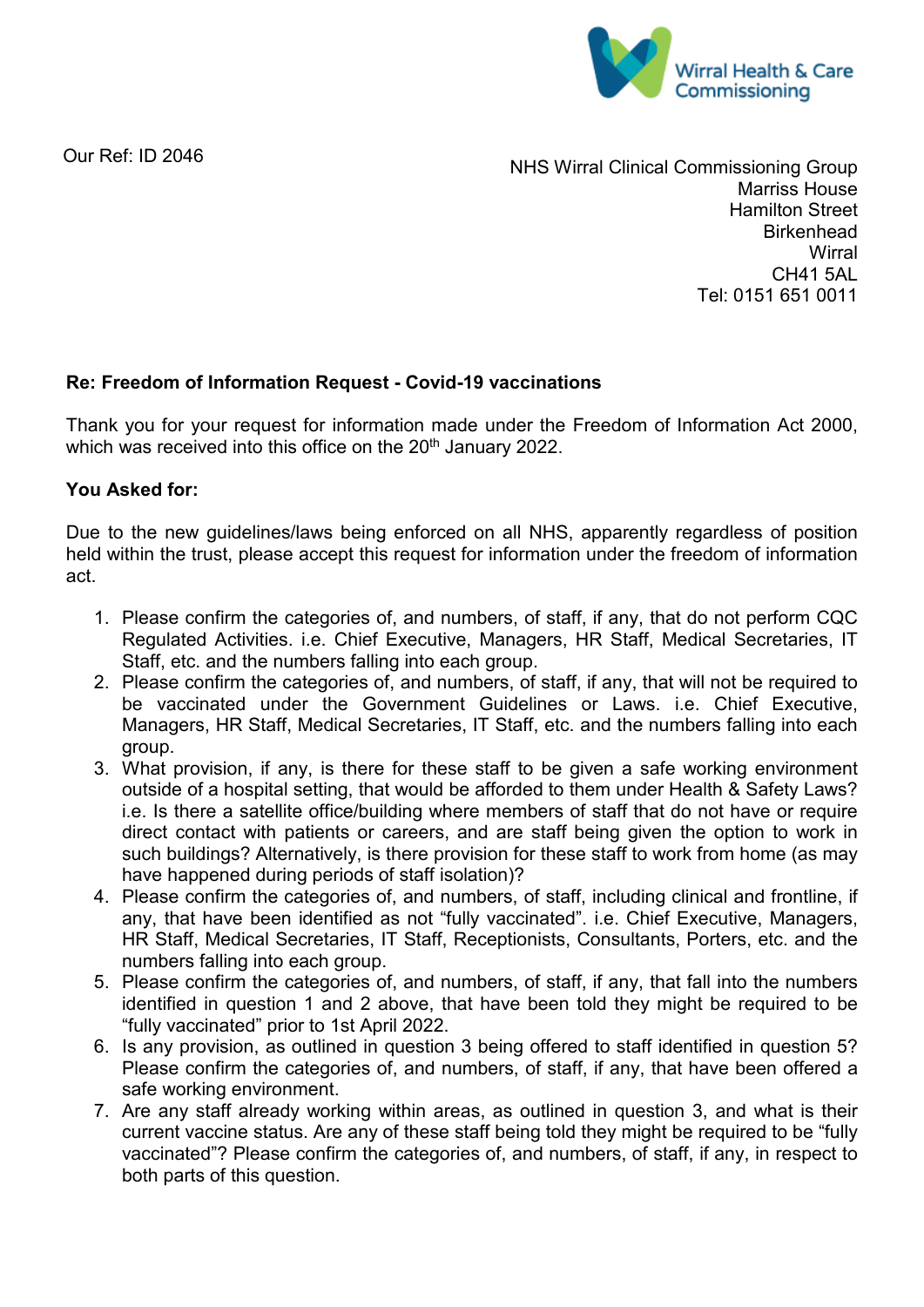- 8. As it appears that all non-clinical staff are being asked to get vaccinated or leave with absolutely no compensation or redundancy package. Please could you confirm this is being extended to all staff from the chief executive down to the cleaners and the exact same package will be received by all.
- 9. Please provide a list of all remuneration packages and bonus schemes paid out over the past 4 years to all non-clinical staff and any agreed packages that will not be affected if they leave rather than taking up a vaccine.
- 10.Please provide a list of roles within the trust and their remuneration for any position not required to be "fully vaccinated".
- 11.Please provide details of all redundancy packages, including Golden Handshakes awarded to all non-clinical staff who have left in the past 4 years.
- 12.Please confirm the volume of Midazolam used within the trust, broken down into the amount per month since January 2017.
- 13.Please confirm the number of deaths at the trust, from all causes, broken down into the amount per month since January 2017.
- 14.Please confirm the number of deaths at the trust, from all causes, where Midazolam was administered within 7 days prior to death, broken down into the amount per month since January 2017.
- 15.Please confirm the number of deaths at the trust, directly attributed to Covid19, broken down into the amount per month since January 2020.
- 16.Please confirm the number of deaths at the trust, directly attributed to Covid19, where Midazolam was administered within 7 days prior to death, broken down into the amount per month since January 2020.
- 17.Please provide evidence to show all Covid19 Vaccines have an Absolute Risk or Response Difference (ARD) of greater than 2% Efficacy in prevention of death.
- 18.Please provide all ARD Efficacy Rates for all vaccines.
- 19.Please provide a list of all ingredients / components of all vaccines.
- 20.Please provide a list of all known side effects from all vaccines.
- 21.Please provide the number of reported incidences of side effects within your trust area and nationally broken down into months.
- 22.Please provide the number of diagnoses corresponding to the list of known side effects, whether caused by a vaccine or not, broken down into months from January 2018 both within your trust area and nationally and their vaccine status, and whether it has been reported on the Yellow Card System for reporting adverse reactions.
- 23.Please could you explain your recruitment process for any replacement staff. Will they be found and recruited from the general UK population, excluding any legal or illegal immigrants or asylum seekers who have entered the country in the past 2 years, and confirm that they will all be required to meet a minimum standard of written and spoken English equivalent to the national standard that would be achieved by a school leaver to obtain a pass mark in the subject as well as a proven track record or relevant skills within the area they are being employed, that the overall demographic of the staff will not change, and that all will be required to have a minimum of 2 vaccine shots prior to employment and before remuneration starts, and any incentive packages being offered including reduced cost of, or free, accommodation or support packages.
- 24.How confident does the Trust feel about enforcing unlawful legislation that goes against Public Health (Control of Disease) Act 1984: Section 45e, International Human Rights Laws, and the Nuremberg Code? And in light of the Criminal Investigation being conducted by the Metropolitan Police CID (Hammersmith), Case Number 6029679/21, into vaccine adverse reactions and deaths caused, do you not feel it would be better to postpone the mandatory vaccination until after the inevitable court case, or at least until the nationwide investigation is complete?
- 25.Will the Trust be financially liable for compensation claims, from staff, who have been (unlawfully) forcibly coerced into taking a drug that is still on trial and with no long-term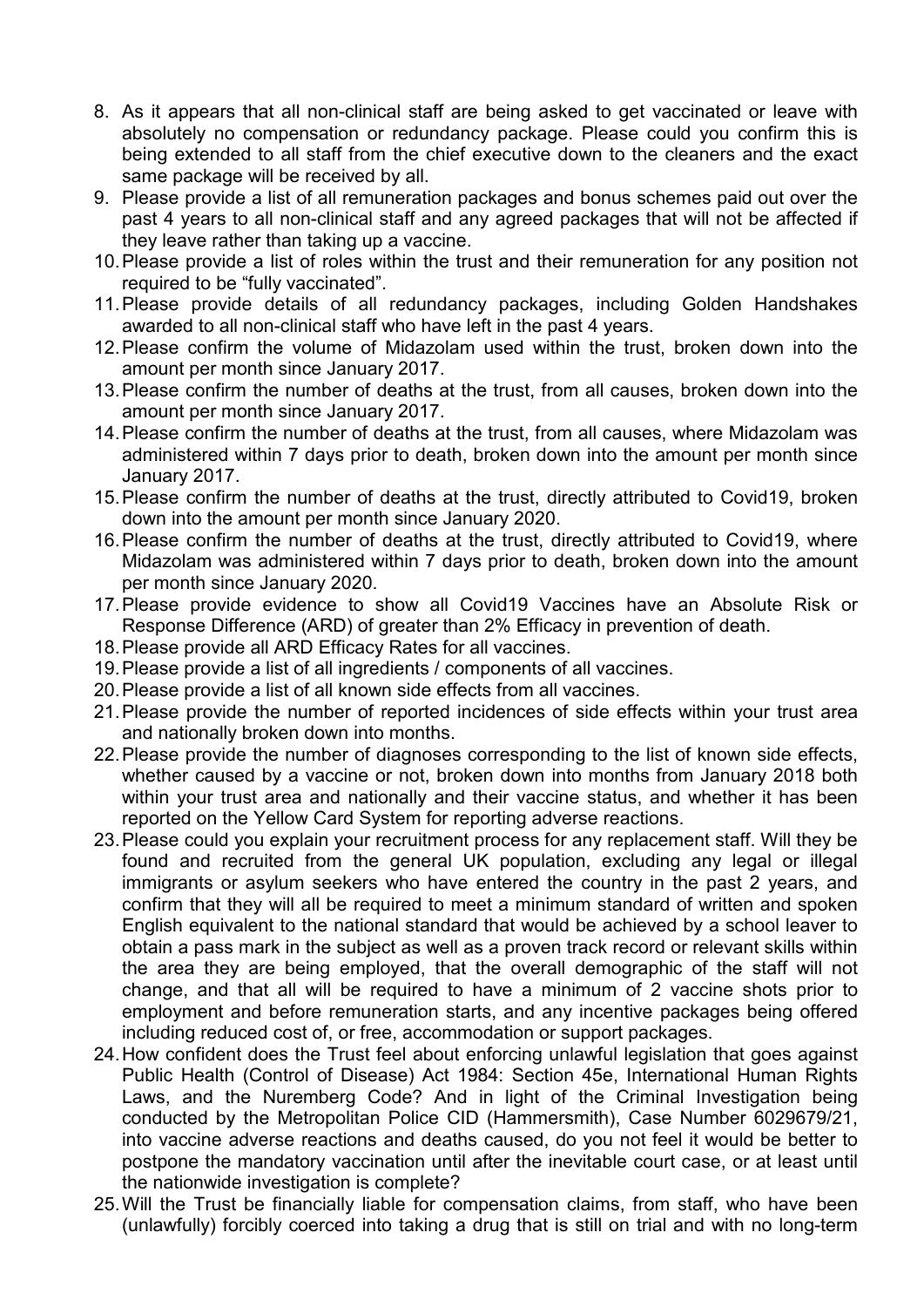studies into Efficacy or Safety (especially considering question 20), for life changing disabilities inflicted by the vaccine or even death, especially as the government seems to have (unlawfully) exempted itself and the pharmaceutical companies producing the vaccine from any financial obligations to compensate victims?

- 26.Are the Trust prepared for countless legal actions, on the grounds of the points raised in question 24 & 25, for Constructive Dismissal and how much has the trust set aside for damages, personal compensation, and legal fees for each of the points raised in question 24, 25, & 26?
- 27.Will the Trust continue to conduct Lateral Flow Tests, PCRs, and Lamp Tests, that not only don't appear to confirm an infection, infectiousness, or even the existence of Covid19?
- 28.Will the Trust continue to enforce Medical Apartheid to patients (and staff) that are not willing to submit to medical testing (as mentioned in question 27) that is against their Human Rights and in contradiction to the Nuremberg Code, or (unlawfully) enforced vaccinations before medical procedures (or working) which is against the Nuremberg Code (& 45e as mentioned in question 24)?

## **Our Response:**

- 1. NHS Wirral Clinical Commissioning Group (CCG) does not provide direct care to patients, therefore, none of the 87 members of staff perform Care Quality Commission (CQC) regulated activities.
- 2. On 31<sup>st</sup> January 2022, Sajid Javid [announced](https://insight.hempsons.co.uk/t/r-l-tylujhdk-bjkjkahiy-j/) a reversal of government policy to implement mandatory vaccinations throughout much of the health and social care sectors. The [government consultation](https://insight.hempsons.co.uk/t/r-l-tylujhdk-bjkjkahiy-t/) was launched on 9<sup>th</sup> February 2022 and closed on  $16<sup>th</sup>$  February 2022. The [outcome](https://insight.hempsons.co.uk/t/r-l-tylujhdk-bjkjkahiy-i/) of the consultation came out on  $1<sup>st</sup>$  March 2022, confirming that the mandatory COVID-19 vaccination requirements in Health and Social Care are to be repealed from 15<sup>th</sup> March 2022.

The [new Regulations](https://insight.hempsons.co.uk/t/r-l-tylujhdk-bjkjkahiy-d/) revoking the 2021 Care Home Regulations and the 2022 Vaccine as a Condition of Deployment (VCoD) Regulations went before Parliament and were also formally "made" on  $1<sup>st</sup>$  March 2022. They confirm that on  $15<sup>th</sup>$  March 2022, the mandatory vaccination requirements both in Care Homes and more widely with VCoD will be revoked.

- 3. Not applicable. Please see the answer to question number 2.
- 4. Not applicable. Please see the answer to question number 2.
- 5. Not applicable. Please see the answer to question number 2.
- 6. Not applicable. Please see the answer to question number 2.
- 7. Not applicable. Please see the answer to question number 2.
- 8. Not applicable. Please see the answer to question number 2.
- 9. Not applicable. Please see the answer to question number 2.
- 10.Not applicable. Please see the answer to question number 2.
- 11.Unfortunately, NHS Wirral Clinical Commissioning Group (CCG) does not hold this information however, the CCG has a service level agreement with Midlands and Lancashire Commissioning Support Unit (MLCSU) to provide HR and recruitment support. Please can I ask that you approach them directly? I have included their details below for your information, should you wish to do so. Email – [csu.wis-team@nhs.net](mailto:csu.wis-team@nhs.net)
- 12.Not applicable. NHS Wirral Clinical Commissioning Group (CCG) does not directly treat patients.